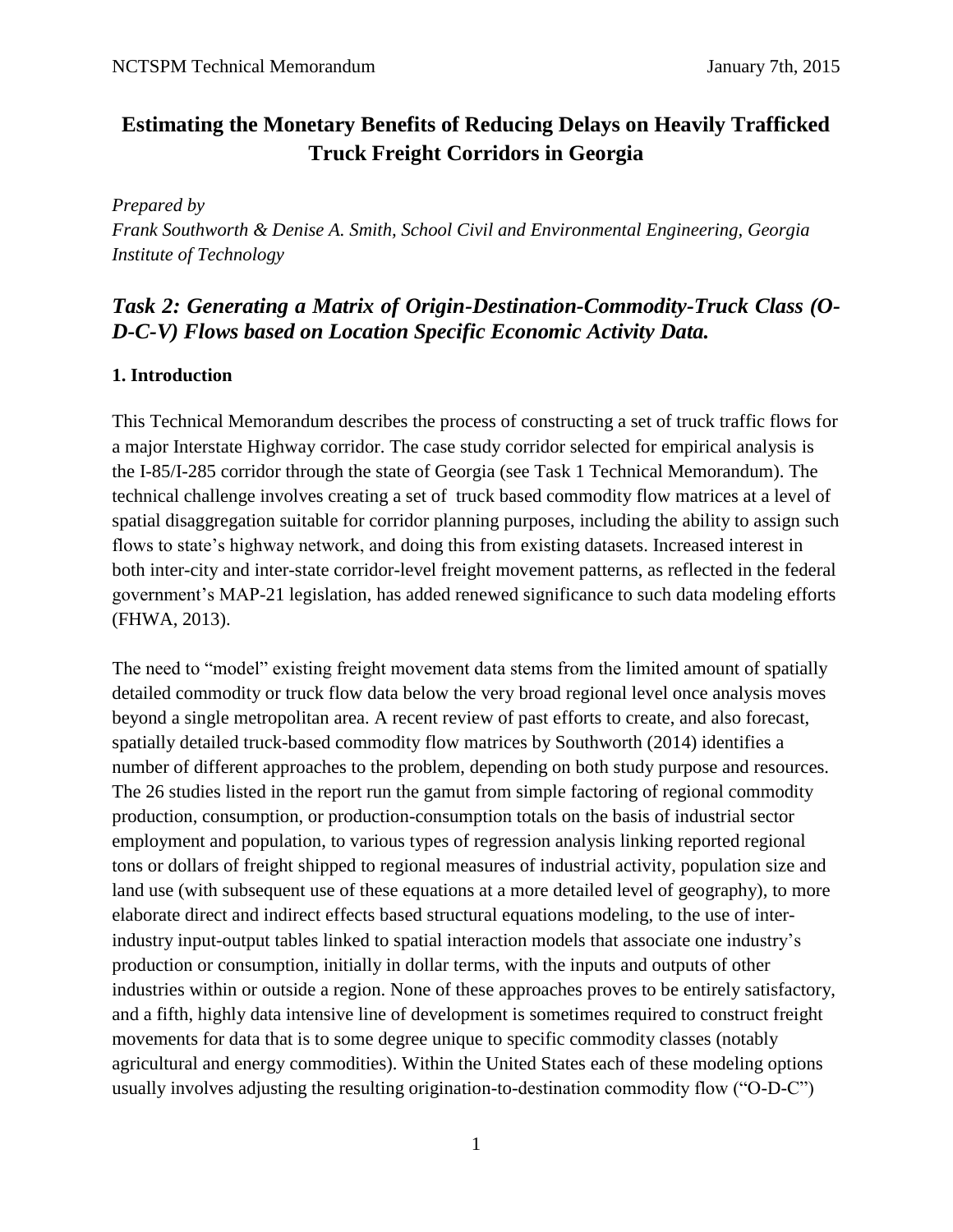totals to fit those reported by the Federal Highway Administration's (FHWA) Freight Analysis Framework (FAF) data and modeling program (FHWA, 2014). Most of these modeling exercises have two major steps: 1) estimate the volume of freight a) produced and b) consumed within a region (e.g. a county), and 2) estimate the flows between all pairs of regions. In transportation planning terminology, this refers to trip generation and attraction modeling, followed by trip distribution modeling. In all cases, the result of this freight modeling process is a *synthetic matrix* of county-or sub-county based, origin-destination-commodity flows, usually for a given calendar year. These commodity flows are then converted to truck trips, based on data sources that tie specific types and sizes of trucks and their cargo load factors, to specific commodity or industry classes.

The rest of this technical memorandum describes the method used to construct a set of county and sub-county level commodity flow matrices and their conversion to truck trips. The commodity classes used are the 43 classes used by the latest available (2007) U.S. Commodity Flow Survey and its expanded coverage to non-CFS surveyed industries as captured by the latest (also 2007) Freight Analysis Framework dataset (FAF Version 3, or FAF3): see Table 2.1. These truck trip matrices are themselves disaggregated according to five truck size classes (see below) for use in both O-D-C travel cost modeling and subsequent network traffic assignment (as described in this project's Task 3 Technical Memorandum).

| <b>SCTG</b> | <b>Commodity</b>        | <b>SCTG</b> | <b>Commodity</b>                    | <b>SCTG</b> | <b>Commodity</b>      |
|-------------|-------------------------|-------------|-------------------------------------|-------------|-----------------------|
| 01          | Live animals/fish       | 15          | Coal                                | 29          | Printed products      |
| 02          | Cereal grains           | 16          | Crude petroleum                     | 30          | Textiles/leather      |
| 03          | Other agricultural      | 17          | Gasoline                            | 31          | Nonmetal mineral      |
|             | products.               |             |                                     |             | products              |
| 04          | Animal feed             | 18          | Fuel oils                           | 32          | Base metals           |
| 05          | Meat/seafood            | 19          | Natural gas and<br>petroleum prods. | 33          | Articles-base metal   |
| 06          | Milled grain prods.     | 20          | <b>Basic chemicals</b>              | 34          | Machinery             |
| 07          | Other food stuffs       | 21          | Pharmaceuticals                     | 35          | Electronics           |
| 08          | Alcoholic beverages     | 22          | Fertilizers                         | 36          | Motorized vehicles    |
| 09          | Tobacco prods.          | 23          | Chemical prods.                     | 37          | Transport equipment   |
| 10          | Building stone          | 24          | Plastics/rubber                     | 38          | Precision instruments |
| 11          | Natural sands           | 25          | Logs                                | 39          | Furniture             |
| 12          | Gravel                  |             | Wood products                       | 40          | Misc. mfg. products.  |
| 13          | Nonmetallic<br>minerals | 27          | Newsprint/paper                     | 41          | Waste/scrap           |
| 14          | Metallic ores           |             | Paper articles                      | 43          | Mixed freight         |
|             |                         |             |                                     | 99          | Commodity unknown     |

### **Table 2.1 FAF3 2-Digit SCTG\* Commodity Classes**

\* Standard Classification of Transported Goods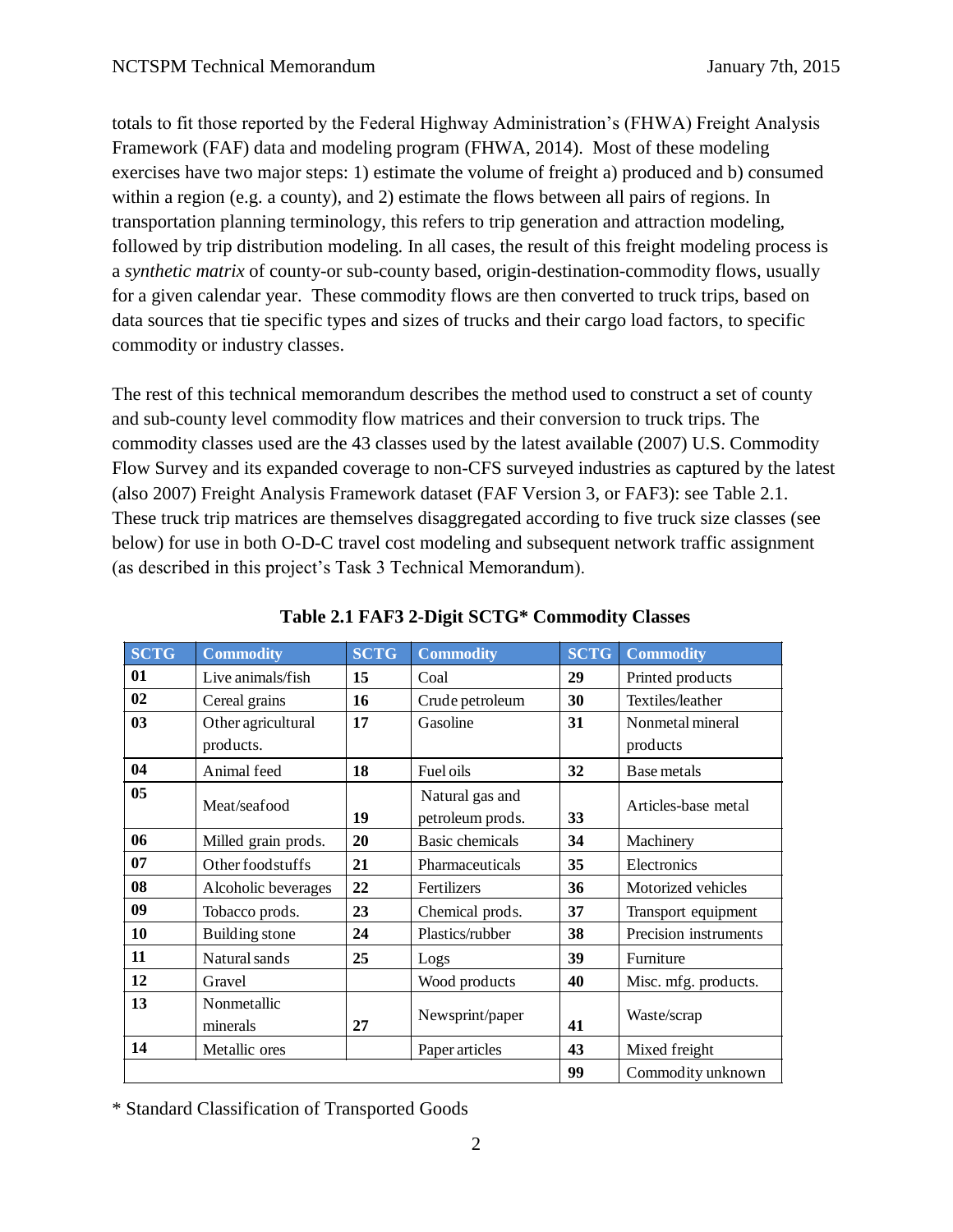### **2. Study Corridor Definition**

Figure 2.1 shows the study corridor in national context. Truck flows within and through the corridor are modeled using a three-tier spatial disaggregation process.



**Figure 2.1 Corridor Study Area, National Context: Tier 1 and 2 Traffic Analysis Regions**

Tier 1 provides nationwide coverage (including import and export flows through the nation's ports and border crossings) and is represented by the 123 internal to the U.S. FAF3 regions or regional analysis zones. These include 74 metropolitan area regions (shown in yellow in Figure 1), 33 regions made up of state remainders which represent a state's territory outside these metropolitan regions, and 16 regions identified as entire states within which no FAF3 metropolitan regions exist (Southworth et al, 2011).

Based on study of FAF3 inter-regional truck freight movement data, a six state region surrounding the corridor was selected for Tier 2, county level disaggregation. Figure 2 shows this six state south-eastern region (i.e. Alabama, Florida, Georgia, North and South Carolina and Tennessee), showing the region's counties and also its interstate highway system. This six state south-eastern region containing 21 FAF3 regions, including 15 FAF3 metropolitan regions and 6 state remainders, for a total of 534 south-eastern region counties.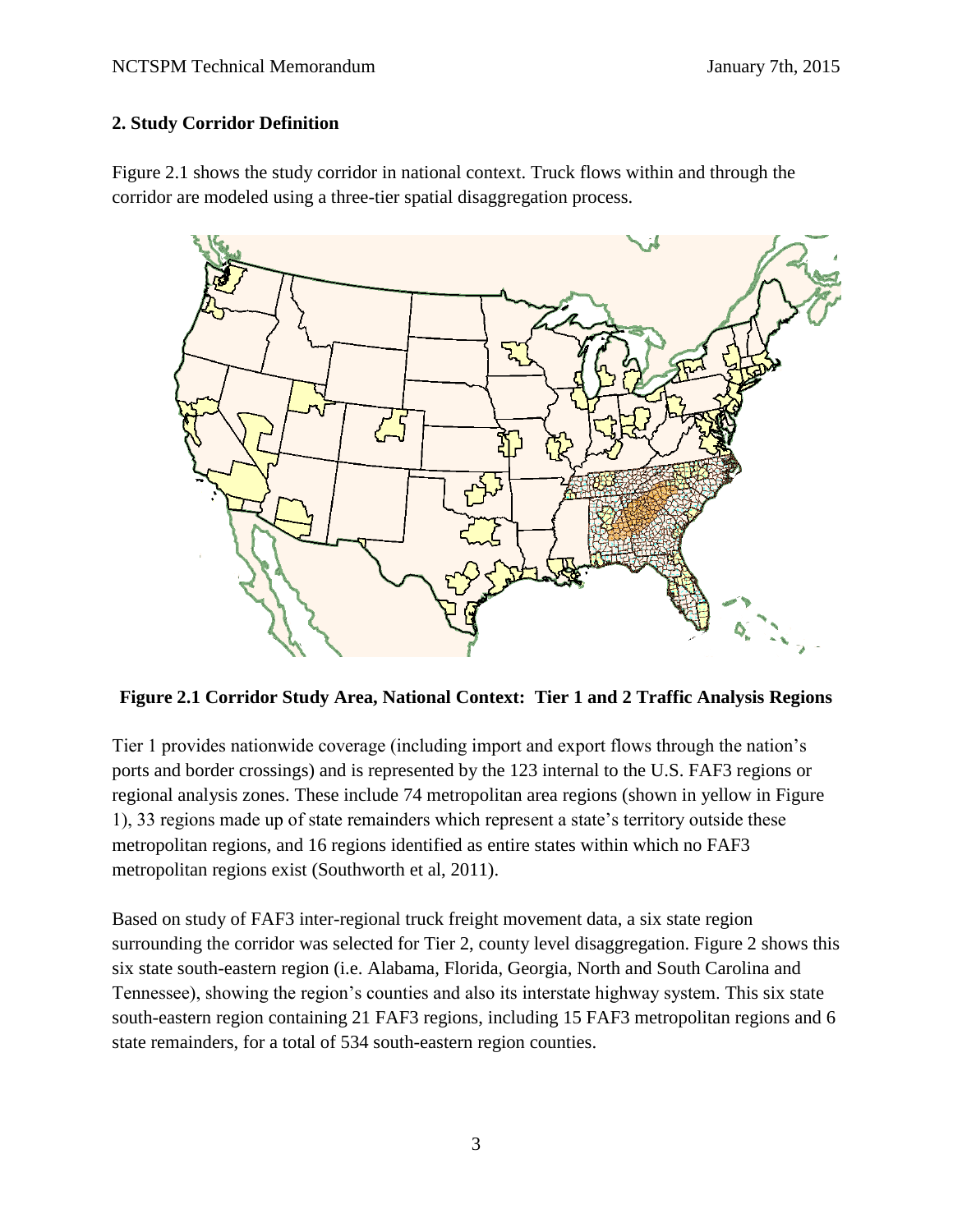

**Figure 2.2 The Six State Southeastern Region's Counties and Interstate Highways**

Tier 3 disaggregation then involved breaking down flows within selected counties adjacent to the I-85/I-285 highway (counties represented by the brown shading in Figure 2.2), where additional spatial detail was deemed important to an effective traffic-to-highway route specific assignment solution.

### **3. Defining Internal and External Trips: Tier 1 Disaggregations**

Commodity flow origins and destinations outside the corridor's six state southeastern region are based on FAF3 regions and termed external trip ends and trips that both begin and end outside this region are termed external-external (E-E) flows (of which there are a potential 102 x 102 flows for each commodity class). These flows are not disaggregated and remain entirely Tier 1 flows. Commodity flows the start outside the region and end up within one of the 534 counties internal to the region are termed external-internal (E-I) flows, and those flows that begin within the region and end up outside it are termed internal-external (I-E) flows. There are therefore potentially 102\*534 and 534\*102 E-I and I-E flows, for each commodity transported. The actual number of these flows is much less, of course. These two flow sets also combine Tier 1 and Tier 2 levels of spatial (dis)aggregation. Finally, there are a potential 534 x 534 internal-internal (I-I)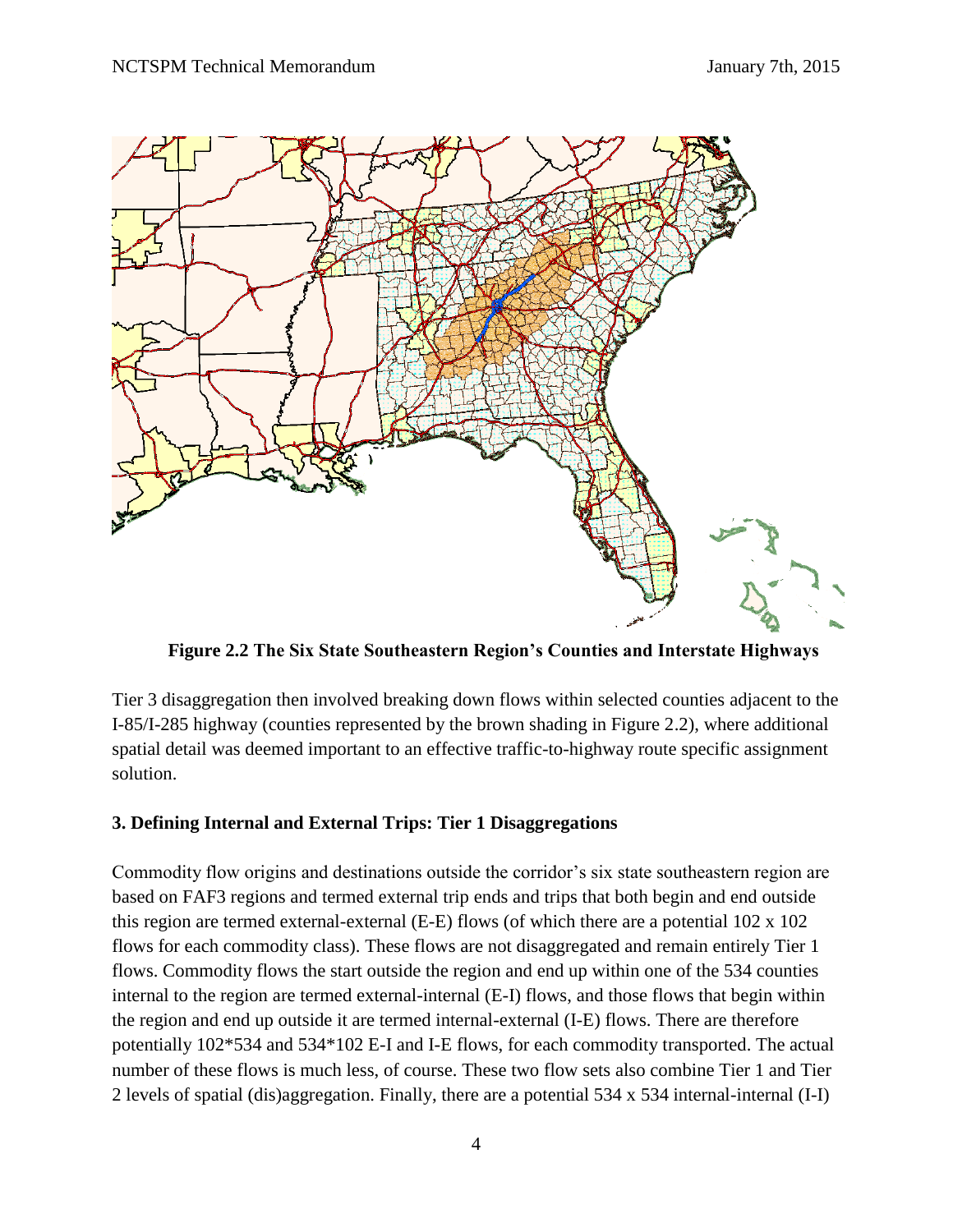inter-county, disaggregated Tier 2 level flows. This was the level of disaggregation used to identify the most important O-D flow pairs using the corridor, including those diads that might benefit from further spatial disaggregation.

### **4. Tier 2 (County Level) Disaggregation Method**

A number of different spatial disaggregation methods were experimented with in order to assign FAF3 commodity O-D flow totals to within-region county pairs, or diads. A two-step process was followed. Step 1 involved the estimation of county level commodity productions (= originations, or  $Os$ ) and attractions (= destinations, or  $Ds$ ). Step 2 then estimates the flows between these O-D pairs of counties.

### **4.1 County Level Production (Supply)**

#### *Industries Covered by the U.S. Commodity Flow Surveys*

The majority of commodity production estimates were derived using US Commodity Flow Survey (CFS) tables. These tables cross-tabulate the 43 SCTG commodities reported in the 2007 CFS against the industrial sector breakdowns used by the North American Industry Classification System (NAICS). That is, these NAICs industries are the ones producing the SCTG-classified commodity flows reported by the CFS. In particular, Table  $12<sup>1</sup>$  provides 2007 estimates of shipped tons, dollar trades, and ton-miles transported by CFS (also =FAF3) freight generation region, cross-classified by 2-digit SCTG and from 2-to-6-digit NAICS, depending on specific commodity class. Using this data, FAF3 truck freight productions (tons) were shared (i.e. disaggregated) across each FAF region's counties using U.S. Census reported County Business Patterns (CBP) data on annual employment and payroll dollars in each NAICS-specific industry (U.S. Census Bureau, 2014), i.e.

$$
T(i, C) = \sum_{g \in G(C)} T(F, C, g) * [E(i, g) / \sum_{i \in F} E(i, g)]
$$
\n(2.1)

where  $T(i, C)$  = estimated tons of commodity c originating in county i.  $T(F,C,g)$  = annual tons of commodity c shipped out of CFS (= FAF3) region F by industry g;  $E(i,g) =$  total annual employment or payroll dollars associated with industry g in county i.

This approach, however, does not work for industries not included in the shipper establishmentbased CFS (and referred to in the FAF3 documentation as "out-of-scope" or OOS industries). This includes farm-based and utility-based commodity flows, while the CBP dataset also

 $\overline{a}$ 1

http://apps.bts.gov/publications/commodity\_flow\_survey/2007/metropolitan\_areas/remainder\_of\_hawaii/html/table 12.html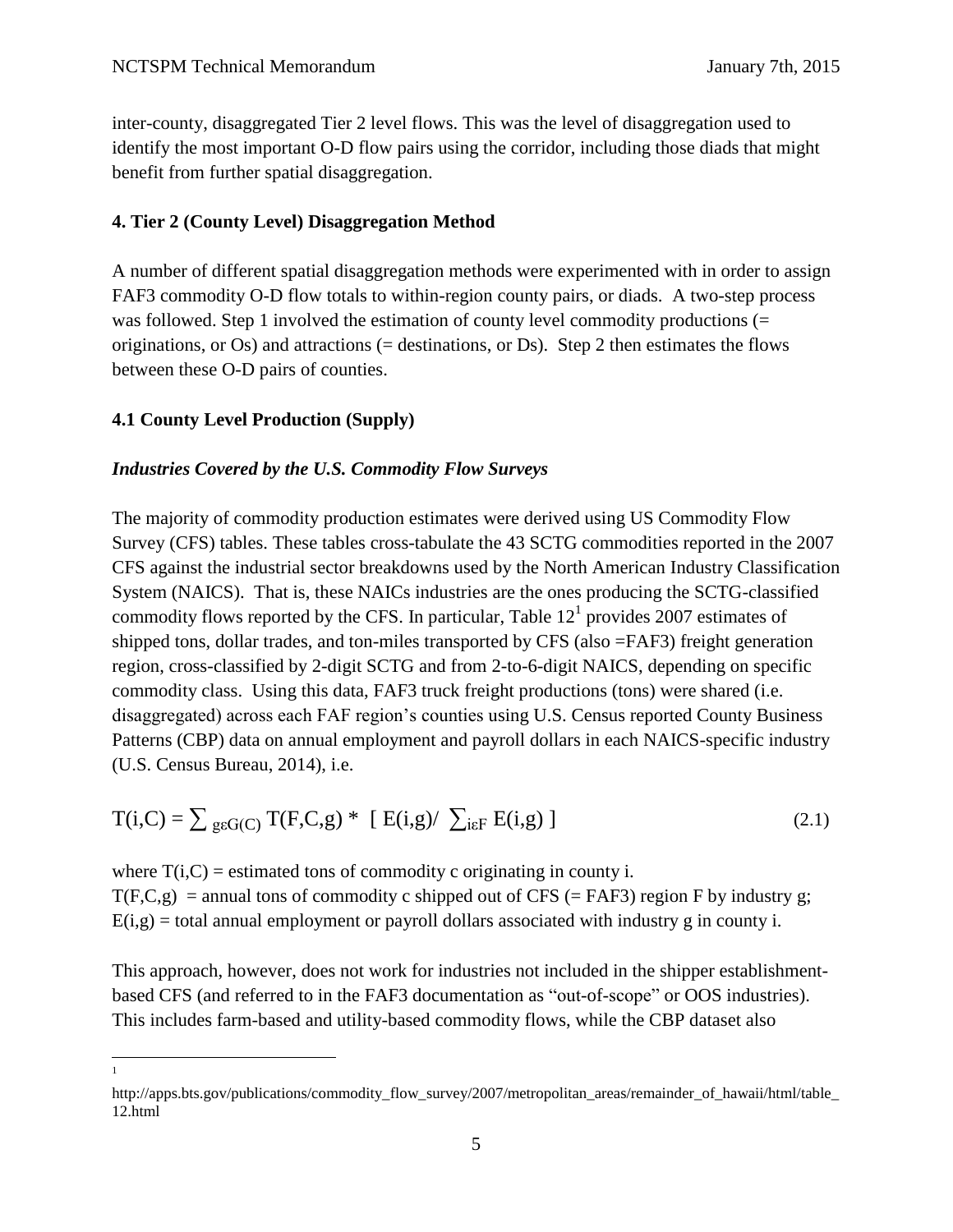excludes NAICS industries involved in crop and animal production. Equation (2.1) is also not a reliable method for estimating some energy commodities, notably coal shipments, whose freight tonnages are not easily tied to employment or payroll totals, and which are usually associated with a limited number of (fortunately well documented) coal mining and electric utility sites. This led to the following approaches to disaggregating these various commodity classes.

### *FAF3 Out of Scope Industries*

The following industries were not part of the 2007 CFS, and therefore required an appropriate allocation to their respective SCTG commodity classes prior to disaggregating FAF3 regional commodity production totals:

- 1. Farm Based
- 2. Fishery
- 3. Logging
- 4. Construction
- 5. Services
- 6. Retail

 $\overline{a}$ 

- 7. Household and Business Moves
- 8. Municipal Solid Waste
- 9. Crude Petroleum
- 10. Natural Gas Products

For spatial disaggregation purposes these industries are either largely one commodity based, and if captured by the CBP data are therefore easily distributed across counties: or they produce commodities that span more than one 2-digit SCTG class, and therefore require a sharing of their output across these commodities. The following paragraphs describe how each industry was treated in this study.

### *Farm-Based Agricultural Commodities and Fisheries*

Farm-based agricultural commodity flows are not reported by either the CFS or CBP datasets. Spatial disaggregation was accomplished using county-level farm production data from the 2007 Census of Agriculture, with data drawn from USDA's Desktop Query Tool version 1.2 (USDA, 2009). This production data is reported as number of animals sold and either crop sales or crop acres harvested. This data was then converted (e.g. from bushels, bales, weight per animal) to kilotons, using the per unit weight conversions for specific crops and types of livestock published by the USDA (see USDA 1992).<sup>2</sup> Livestock sales within a county (composed of cattle

 $2<sup>2</sup>$  In some cases a direct conversion to commodity specific tons was not readily available. For example, milk production was estimated as the number of milk cows in a county multiplied by the average milk yield per cow for that state. The tons of fruits and nuts shipped was based on a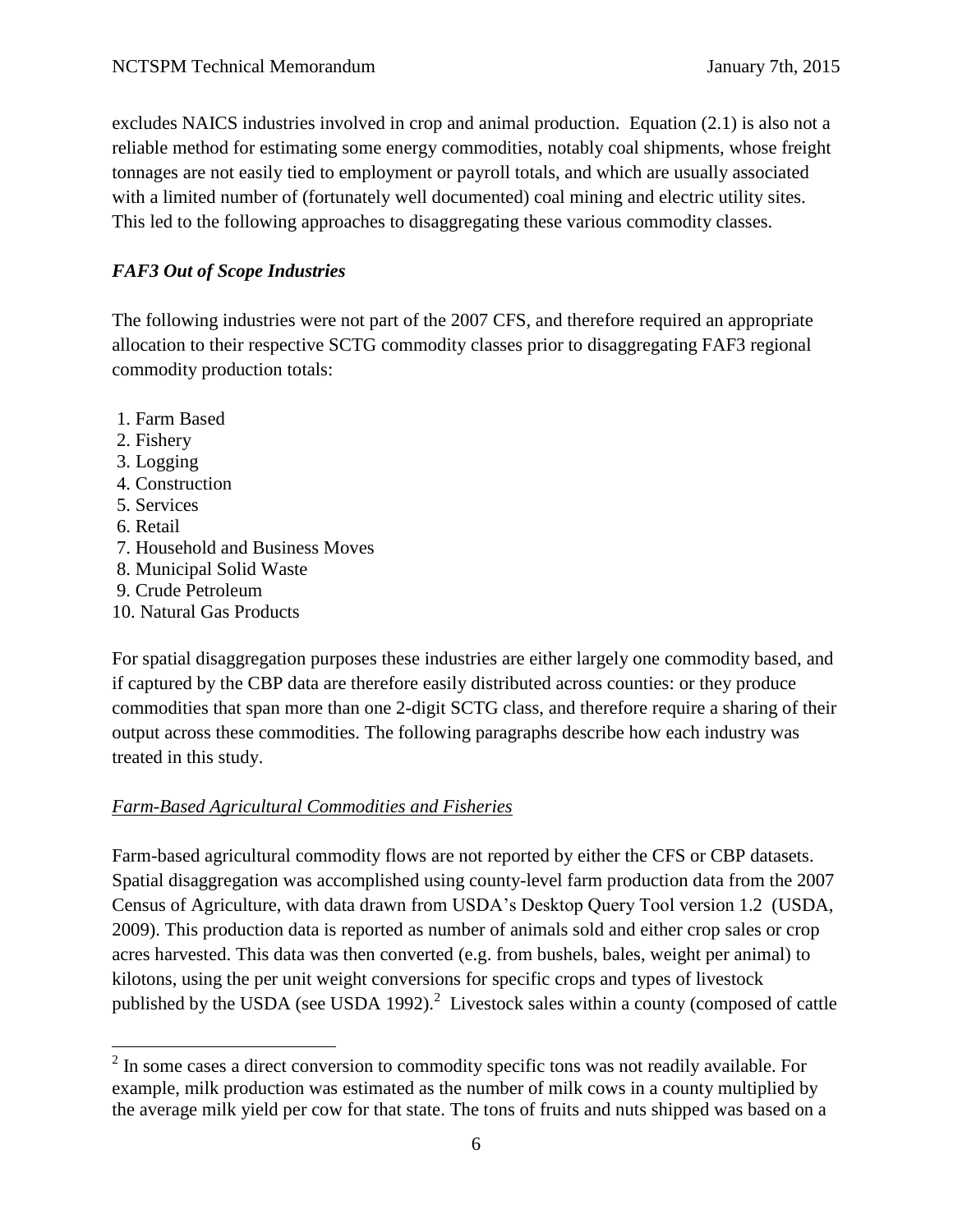and calves, broiler and other meat-type chickens, layers, pullets and eggs, turkeys, pigs and piglets, sheep and lambs, goats, and horses and ponies sold) were derived and assigned to SCTG1, while grain crops (including barley, corn, oats, rice, rye, sorghum and wheat) were assigned to SCTG2 and vegetables, fruits and nuts and other farm crops, including beans, cotton, peanuts, soybeans, sugar cane, sugar beets, and tobacco, were assigned to SCTG3. Raw milk production was assigned to SCTG4. Fish are reported under NAICS category 114 (fishing, hunting and trapping) in the CBP.

## *Construction, Household and Business Moves, Retail, and Service Industry Commodities*

Commodities produced by industries in NAICS categories 23 (Construction), 44 (Retail), 52 (Services) and 4842 (Specialized Freight Trucking) were distributed on the basis of BEA's 2007 industry–to-commodity make tables. Figure 2.3 below (taken from Southworth et al, 2011) shows the principle NAICS to SCTG relationships involved.



*\* Debris is included in SCTG 41*

 $\overline{a}$ 

# **Figure 2.3 Principal Commodities Shipped by Tonnage in Four Industrial Sectors**

county's farm acreage in citrus fruit, non-citrus fruit, and nuts multiplied by the average yield per acre for each of these three commodity sub-classes.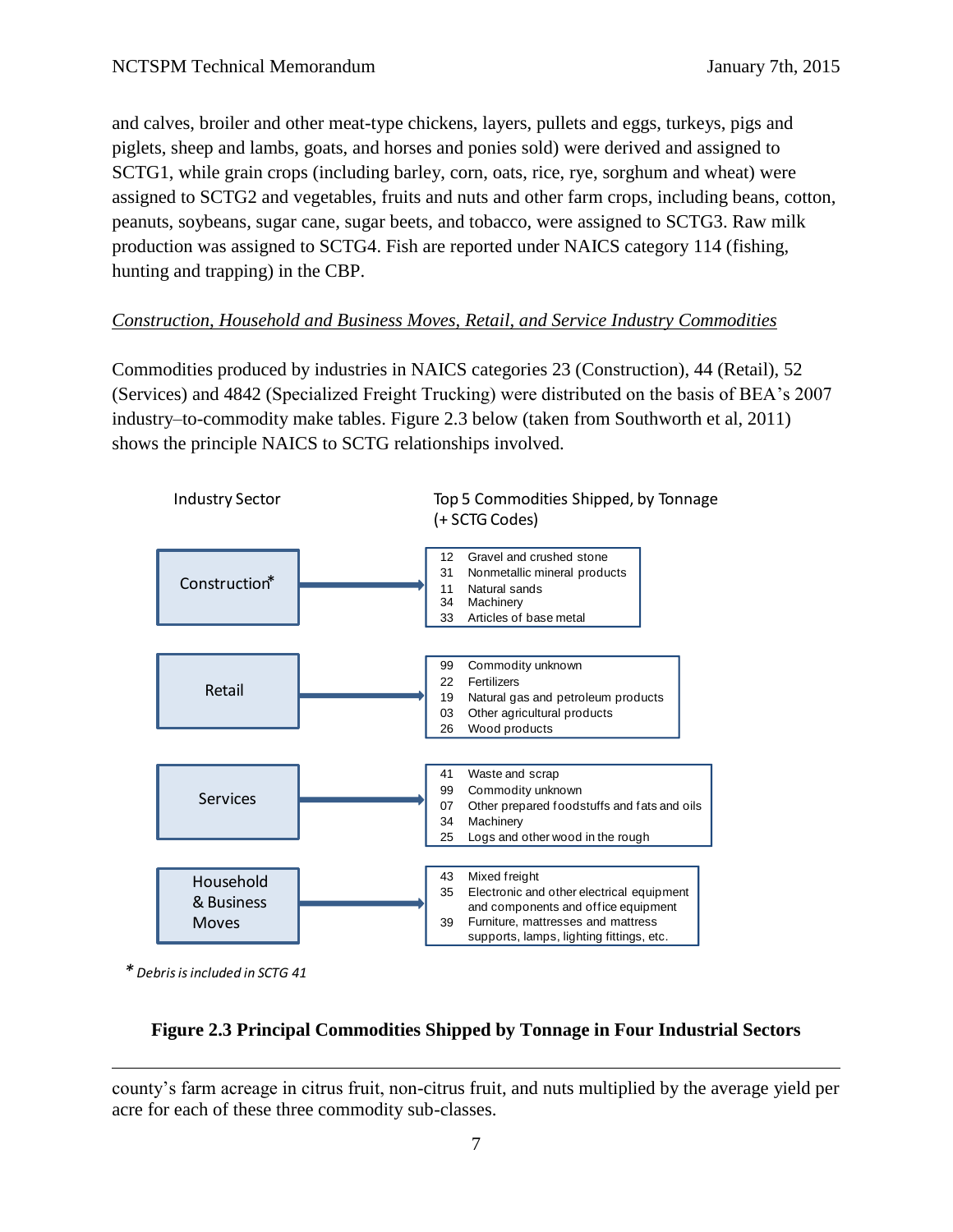### *Logging*

Logging products (SCTG 25) were allocated on the basis of county employment activity in NAICS category 113.

### *Municipal Solid Waste*

Municipal Solid Waste (MSW)<sup>3</sup> presents something of unique challenge. It does not have a specific code in NAICS. Its production was shared to counties on the basis of a county's employment in durable and non-durable goods, construction, retail and service industries, making use of the allocations to waste and scrap derived for each of these other industry classes.

### *Crude Petroleum and Natural Gas*

County allocations of FAF3 regional production totals were based on employment in NAICS class 211111 – 'Crude Petroleum and Natural Gas Extraction.'

### *Coal*

 $\overline{a}$ 

The amount of coal mined and shipped does not correlate well with either employment or payroll data, and its spatial disaggregation was therefore treated separately. There was a limited amount of coal production in the six state south-eastern region in 2007, most of it concentrated in just 10 Alabama and 3 Tennessee counties. Fortunately also, data sources on the coal industry are among the best reported commodities. Annual coal plant production data for these counties, reported in kilotons, was created from individual coal plant data reported by the Energy Information Administration (EIA, 2014). To this data were added FAF3 seaport region-specific imports, extracting only those moved inland by truck. Over 94% of these within- region shipments came in through the five ports Charleston SC, Jacksonville and Tampa FL, Mobile AL, Savannah GA, with a small volume also entering through the port district covering the Remainder of North Carolina: a result found to be consistent with the EIA's 'Monthly Report IM 145' data series for 2007. This combined production and import data was then used to share internal coal originating shipment volumes across study area counties in a manner that matched the volumes reported by FAF3 truck shipments

# **4.2 County Level Freight Consumption (Demand)**

County specific freight attractions pose a more difficult problem than productions, largely because the CFS is a shipper-at-origin based survey, and because the number of either raw or intermediate product inputs into many industrial processes is typically much larger than the number of products coming out of a particular industry. This is where an input-output (I-O)

<sup>&</sup>lt;sup>3</sup>MSW includes: containers and packaging, such as soft drink bottles and cardboard boxes; durable goods, such as furniture and appliances; nondurable goods, such as newspapers, trash bags, and clothing; and other wastes, such as food scraps and yard trimmings.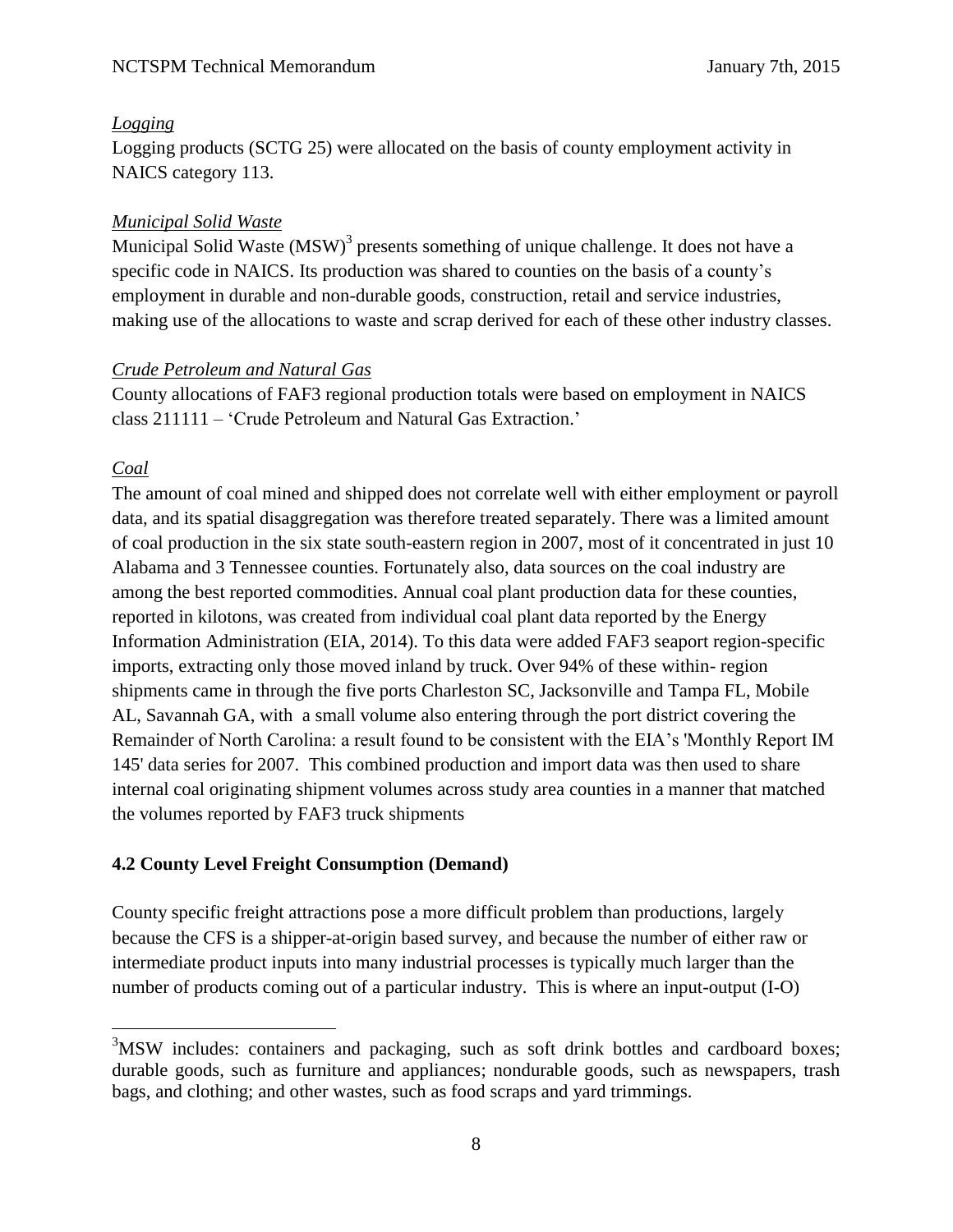based approach offers the considerable advantage of being able to link such, often diverse, commodity inputs to industry outputs. This includes the assignment of final product sales (and hence trades) to U.S. households, government agencies, and foreign exports (see Miller and Blair, 2009, for example). County and commodity class-specific shipment destinations were estimated in this project using the Bureau of Economic Analysis' (BEA) 2007 national commodity-to-industry "Use" table to first of all associate specific commodity classes with the industries that make use of (i.e. that purchase) them. Specifically, if we let  $V(C, g)$  refer to the dollar value of commodity C used in industry g, then:

$$
U(C,g) = V(C,g)/\Sigma_C V(C,g)
$$
\n(2.2)

which  $=$  the share of commodity C used in the total (\$ valued) output of industry g. With this we then compute:

$$
T(C,j) = T(C,F) * \{ \sum_{g \in G(C)} U(C,g) * [E(j,g) / \sum_{j \in F} E(j,g)] \}
$$
\n(2.3)

where  $T(C,i)$ ,  $T(C,F)$  = the tons of commodity C destined for county j and for FAF region F, respectively,  $E(i,g)$  = the annual employment in industry g in county j receiving commodity C; and the summation in equation (2.3) is over all industries that consume commodity C.

In words, and working backwards from right to left, equation (2.3) combines two share computations, one spatial and the other industry sector-based. First it computes the share of industry g's activity, represented by its employment, found in county j. Then it multiplies this share by the share of commodity C produced by industry g, repeated and summed over all  $g=1,2,$ ... industries that use commodity C in county j. Finally, this result is then factored to sum to the volume (tons) of C delivered to FAF3 region F by truck.

The major drawbacks of this and other, similar I-O approaches are due to a) the limited spatial disaggregation in current I-O tables (which average over some potentially significant regional differences in product composition and productivity) and the rather crude breakdown of "commodities" within the national I-O accounts, with limited detail available within many industrial sectors. For forecasting purposes, the essentially static nature of the I-O tables also represents a third limitation. This said, the approach has seen a good deal of use for freight flow modeling over the past two decades, both within the U.S. and abroad, because of its ability to tie the supply side of commodity flow to the demands for goods as both intermediate and final products within industry supply chains.

Note that this dollar based commodity-to-industry translation can be turned back into both commodity-specific dollars and also into tons shipped using CFS average \$/ton statistics, while annual payroll dollars spent in industry g in each county can also be used to share the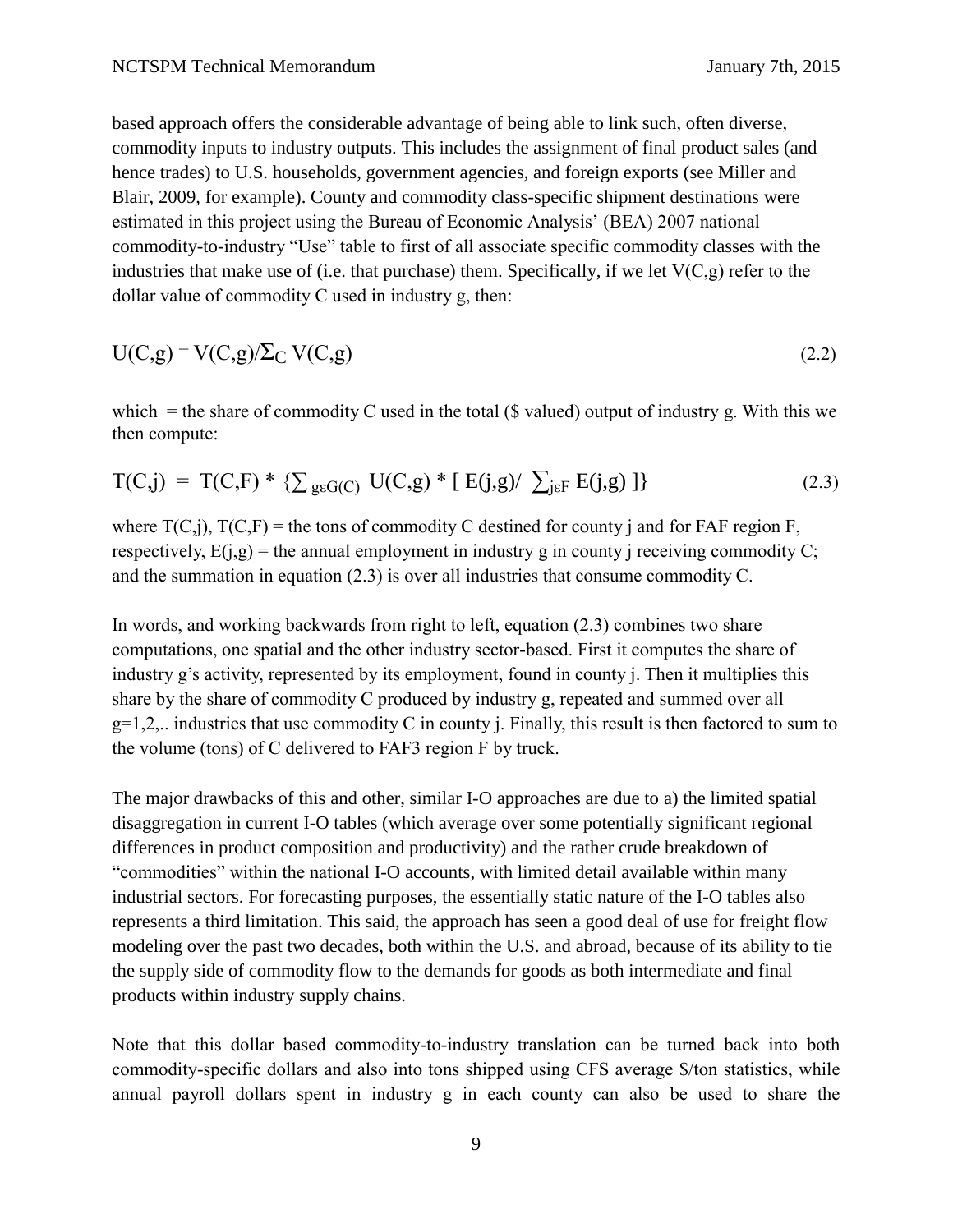commodities involved across counties. Note also that by using the FAF truck specific volumes  $T(C,F)$  in equation (2.3) there is an implicit assumption that all counties get a share of this trucking activity irrespective of whether or not they may contain a rail or water option to move certain commodities that ought to limit their use of truck. The national Use table used in the disaggregations was the six-digit NAICS-based "IOUse\_After\_Redefinitions\_2007 Producer Value" table, drawn from the 2007 benchmark national Input-Output accounts released on December 18, 2013 (BEA, 2014). This table allowed re-aggregations of 377 detailed NAICS industrial classes into the 43, 2-digit SCTG commodity classes used in the freight flow modeling.

#### *Coal*

To obtain the likely destination county for coal shipments, a surrogate for annual coal delivery data was obtained from the Environmental Protection Agency's (EPA) eGrid website, in the form of utility plant-specific and coal-based net electricity generation, reported in megawatthours, or MWh (EPA, 2014). According to FAF3, coal exports resulting from truck trips into a port county were limited in 2007, principally through Mobile AL, with a small volume also passing through Miami FL. FAF3 regional coal truck freight destination totals were then shared to these utility plant-located counties using the MWh data, again rectified to match FAF3 intraregional truck destination totals. The most likely error introduced by this method is the assumption that truck mode shares are similar across within-region counties.

#### **4.3 Inter-County (O-D) Commodity Flows**

The simplest method for creating a set of inter-zonal flows, given a set of county specific Os and Ds, is to share these flows between all zones within each pair of FAF O-D regions. This is done on the basis of the relative cross-product of each county's O and D volumes, with the results then reconciled back to the FAF region-to-region O-D flow totals, i.e. for each commodity, C in turn, we compute:

$$
T(i,j) = FAF(I,J) * [O(i) / OFAF(i) * D(j) / DFAF(j)]
$$
\n(2.4)

where  $T(i,j)$  = the annual tons of the commodity being flowed moving between counties i and j;  $O_i$  = county i production (originations),  $D_i$  = county j attraction (destinations), and OFAF(i) and  $DFAF(j)$  = the county aggregated FAF3 regional activity totals for the commodity being flowed, computed as:

$$
OFAF(i) = \sum_{i \in I} O(i) \qquad \text{and} \qquad DFAF(j) = \sum_{j \in J} D(j) \qquad (2.5)
$$

This approach allows full advantage to be taken of the FAF3 inter-regional O-D flows as suitable control totals. It does not, however, recognize the potential effects of additional, notably distance-based transportation costs on these interaction patterns. This effect is usually captured by a series of commodity specific spatial interaction (SIA) or "gravity" models. This was the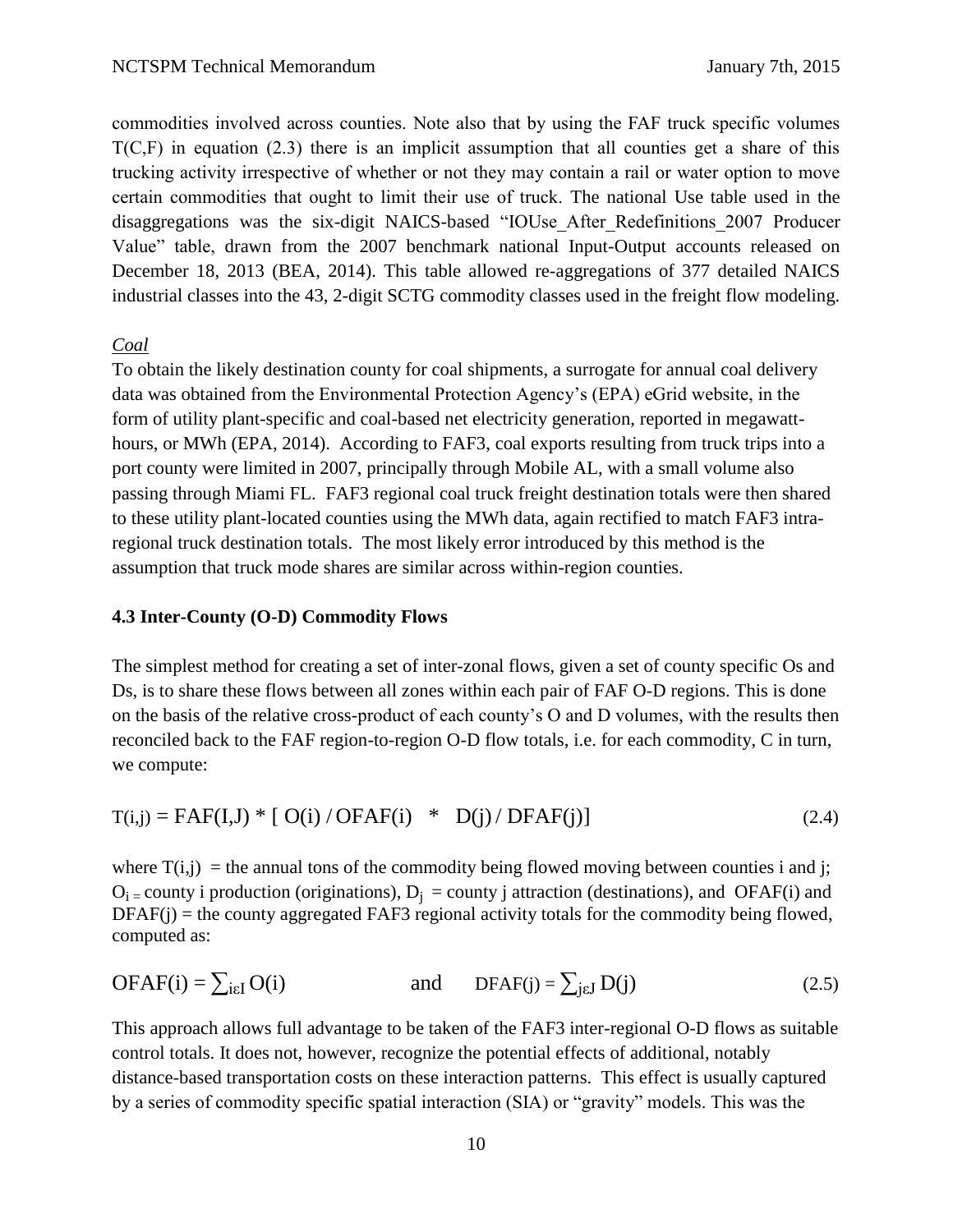second approach tried, by applying the following general SIA formula to each commodity in turn:

$$
T(i,j) = O(i) * D(j) * G[Cost(i,j)] * A(i) * B(j)
$$
\n(2.6)

where the  $A(i)$  and  $B(i)$  terms are the usual iteratively derived balancing factors used in doubly constrained spatial interaction models (Wilson, 1970)<sup>4</sup>; where G[Cost(i,j)] = a function of marginal cost of inter-county transportation; and where each i-to-j cost element is itself a multicomponent function of the form:

Transportation Cost = 
$$
\alpha
$$
1\* Money +  $\alpha$ 2\* Travel Time +  $\alpha$ 3\* Travel Time Reliability (2.7)

for a set of model calibrated cost sensitivity parameters  $\alpha$ 1 –  $\alpha$ 3, and where "Money" costs in equation (2.6) is broken down as follows (see Torrey and Murray, 2014):

Money = Labor Costs (mainly Driver wages and benefits) + Vehicle O&M Costs  $(2.8)$ 

and where O&M refers here to the marginal (per mile or per hour) costs of vehicle operation and maintenance, including fuel costs, vehicle repair, maintenance and insurance costs, lease or purchase payments, permits and licenses, and tolls.

Of particular interest to the present study are the travel time and travel time reliability components referred to in equation (2.7). While measurement of travel time is relatively straightforward, measuring travel time (un)reliability is more challenging, but usually involves some assessment of the day-to-day variability in journey times over a suitable period (such as over a travel season, or a typical weekday). The  $\alpha$ 2 and  $\alpha$ 3 parameters in equation (2.8) represent the importance placed on these value of travel time and value of travel time unreliability terms and offer a means of quantifying the costs of, respectively, additional travel time and travel time disruption. This measurement issue is addressed in Task 4 of the project.

#### **4.4 Tier 3 (Within County) Disaggregation Method**

 $\overline{a}$ 

The effects of further spatial disaggregation of freight productions and attractions was examined by further partitioning the origination and destination locations of the corridor's largest intercounty based O-D-C flows. At issue is whether and how such a disaggregation influences the subsequent assignment of commodity-cum-truck trips to corridor links (a result to be determined in Task 3 of the project). This disaggregation process makes use of a commercially supplied set of geo-locations tied to the U.S. Census Bureau's ZIP Code Business Patterns dataset ("ZBP data") for 2007 (U.S. Census Bureau, 2014).

<sup>&</sup>lt;sup>4</sup>i.e. A(i) = 1/ $\Sigma_j$  B(j).D(j).G[Cost(i,j)] for all i; and B(j) =1/ $\Sigma_j$  A(i)O(i).G(Cos(i,j)] for all j.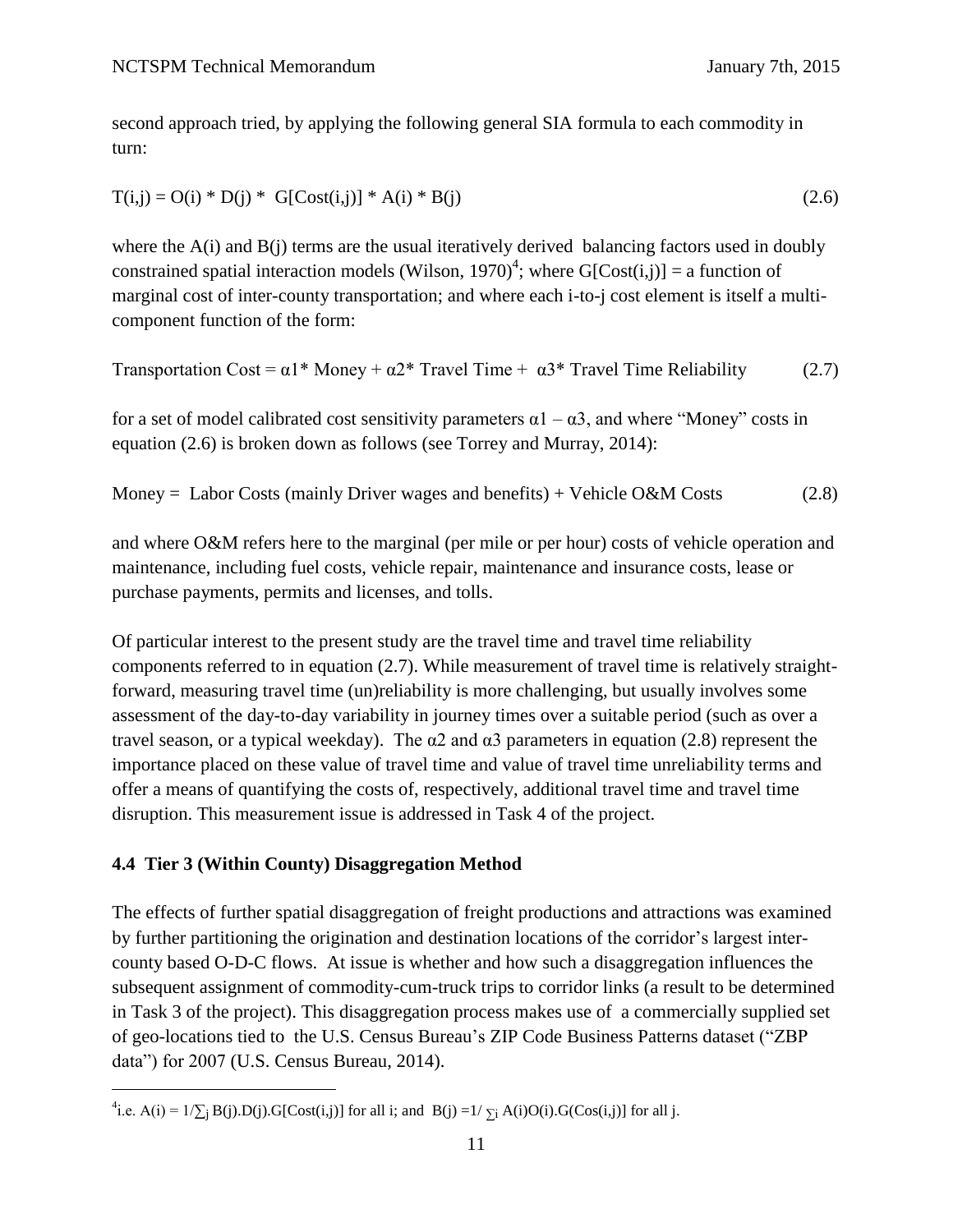Examination of this ZBP dataset found many missing or suppressed data items. Given the effort required to fill such gaps a method was sought for selecting a subset of those counties involved in the corridor's major O-D-C flows. To assist with this selection process it was decided to first of all assign the county-level O-D-C flow estimates to the I-85/I-285 corridor links (a Task 3 activity) and to defer this Tier 3 disaggregation until such assignments were completed. The idea here is to be as cost-efficient as possible in the tasks of database construction as well as application, without losing important information in the process.

### **5. Conversion of Commodity Tons Shipped to Daily and Peak-Period Truck Trips**

Commodity tons shipped estimates were converted into number of truck trips, spread across five different truck size and configuration categories: single unit, truck with trailer, combination semi-trailer, double trailer, and triple trailer combinations. Following the methodology described in Battelle (2011), as applied in FAF3, commodity flows were also shared across nine truck body types as well as five distance ranges. Figure 2.4 shows the steps involved.



**Figure 2.4 Steps in the Tons to Trucks Procedure**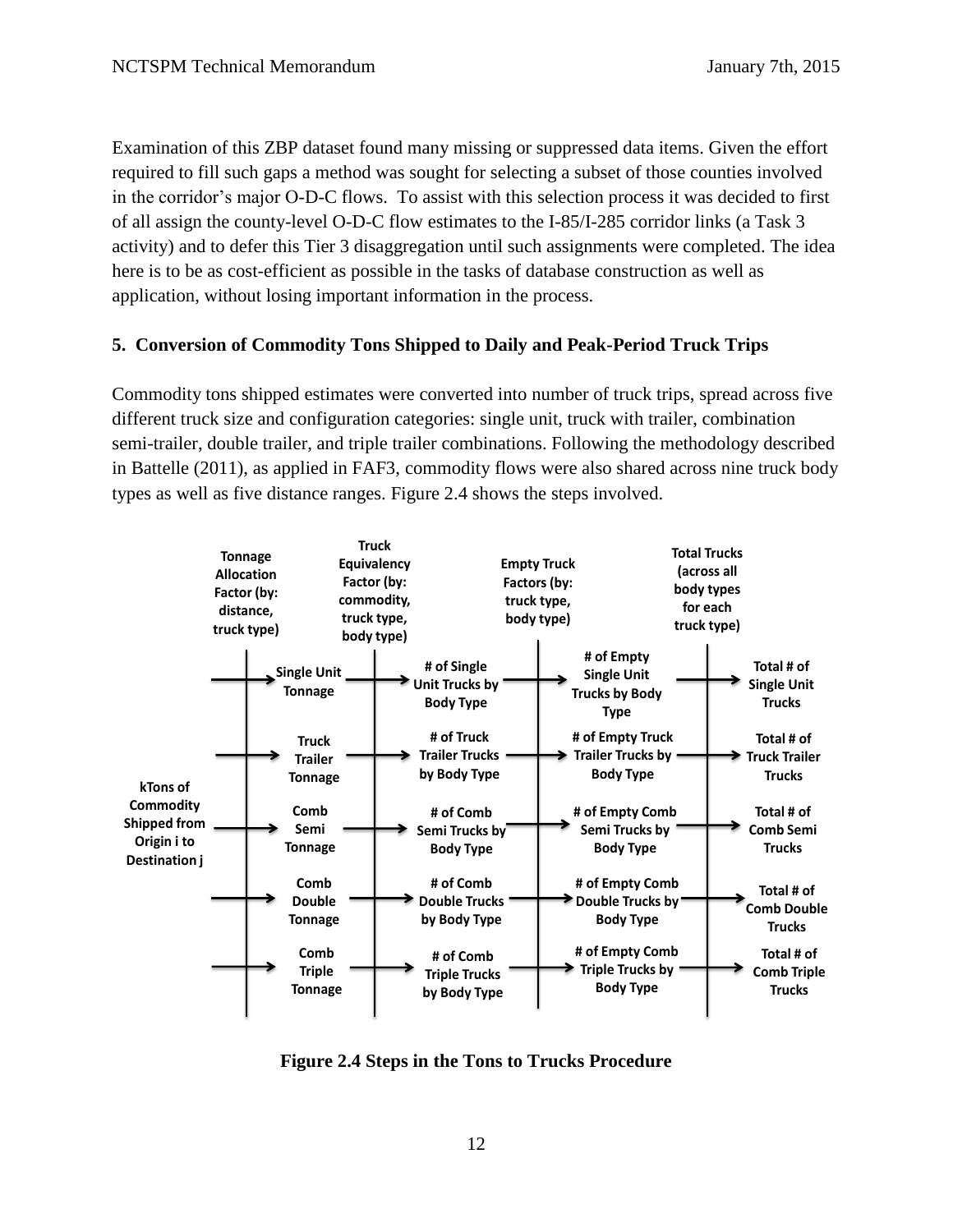First, use the factors reported by Battelle to distribute each commodity's O-D tons based on truck size class and O-D shipment distance interval. Next, convert these tonnage shares into the number of trucks in each size class, also introducing a vehicle's body type into the process here to capture appropriate vehicle load factors. Up to nine body types are defined for each truck size class in the Battelle table. These body types are: *auto, livestock, bulk, flatbed, tank, dry van, reefer, logging and other*. Next, add in a factor for empty truck movements differentiated by both truck size class and body type. Finally, sum across all body types to get the number of truck trips per O-D-commodity flow in each of the five vehicle size classes.

In the first step of this process, five distance intervals are used to capture the differing probability of a truck of a given type (size class) making deliveries at different distances from its origination point. The five distance intervals used to capture this important effect are less than 51 miles, 51 to 100 miles, 101 to 200 miles, 201 to 500 miles, and more than 500 miles. At this point the result remains in commodity specific tons shipped by vehicle type. The truck equivalency factors used to relate these commodity tons to number of truck in size class 'v' is then computed as:

$$
Y_{\nu} = \sum_{k=1}^{k=9} \frac{\boldsymbol{X}_{C\nu} \boldsymbol{\beta}_{C\nu k}}{\boldsymbol{\omega}_{C\nu k}}
$$
(2.9)

where,

 $Y_v$  = number of trucks of truck type v  $X_{\text{cv}}$  = tons of commodity C moved by truck type v  $\beta_{Cvk}$  = the proportion of commodity C moved by truck type v with body type k  $\omega_{\text{C}vk}$  = the average payload of truck type v with body type k transporting commodity C

The empty truck loading factors are meant to capture the proportion of trips in a vehicle category that engage in empty back-hauls and empty vehicle repositioning legs, and take the form:

$$
E_v = \sum_{k=1}^{k=9} \frac{X_{cv} \beta_{cvk}}{\omega_{cvk}}
$$
(2.10)

where,

 $E_v$  = number of empty trucks of truck type v

 $X_{C_i}$  = tons of commodity C moved by truck type v

 $\beta_{Cvk}$  = the percent of commodity C moved by truck type v with body type k

 $\omega_{Cvk}$  = the average payload of truck type v with body type k transporting commodity C

 $E_{ik}$  = empty truck factor for truck type v with body type k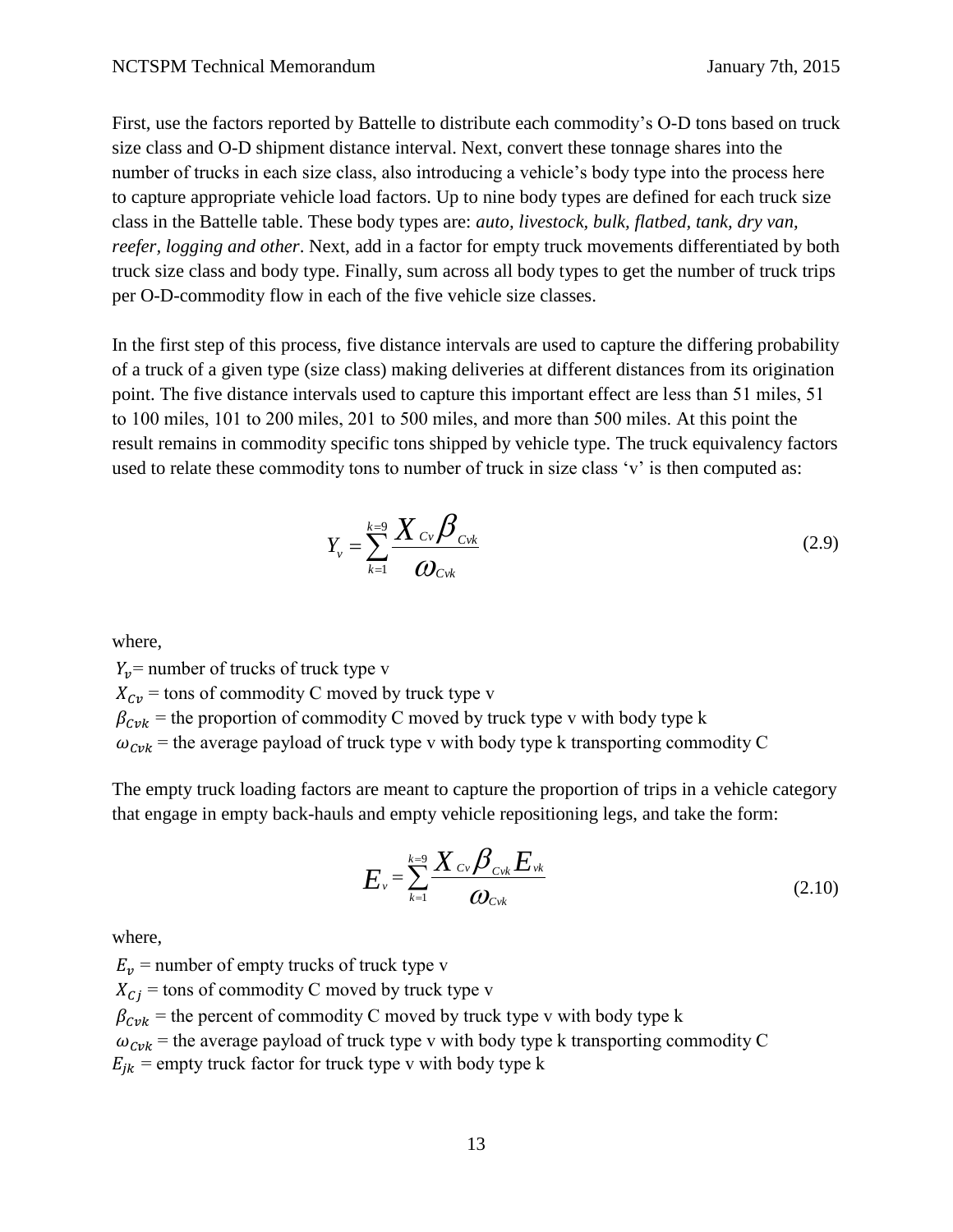Total truck trips of type v assigned to a specific O-D-commodity flow are then computed as:

$$
Y_v + E_v \tag{2.11}
$$

where,

 $Y_v$  = number of payload carrying trucks of truck type v

 $E_v$  = number of empty trucks of truck type v

For further details of this multi-step ton-to-truck conversion procedure, see Battelle (2011), which can be downloaded from FHWA's FAF3 website. The report also contains the many conversion tables required to produce these commodity-and-distance determined truck traffic estimates. Of note, the various truck distance interval, payload, and empty truck trip factors derived and reported in the tables published in Battelle are based on data from the U.S. Census Bureau's 2002 Vehicle Inventory and Survey (Census, 2004). With the loss of the VIUS data collection program since that time, an update to these conversion factors is clearly needed at the present time. The FAF3 procedure was used because it represents the most detailed and fully documented procedure of its type to date, and because it offers consistency with the use of FAF3 dataset as a source for example network traffic loadings.

## **References**

Torrey, W. F and Murray, D. (2014) *An Analysis of the Operational Costs of Trucking: A 2014 Update*. America Transportation Research Institute. Arlington, Virginia

Battelle (2011) FAF<sup>3</sup> Freight Traffic Analysis. <http://faf.ornl.gov/fafweb/Documentation.aspx>

BEA (2014) Input-Output Accounts Data. U.S. Bureau of Economic Analysis. [http://www.bea.gov/industry/io\\_annual.htm](http://www.bea.gov/industry/io_annual.htm)

EIA (2014) Historical Detailed Coal Production Data. U.S. Energy Information Administration. <http://www.eia.gov/coal/data.cfm#production>

EPA (2014) Clean Energy. eGrid. U.S. Environmental Protection Agency. <http://www.epa.gov/cleanenergy/energy-resources/egrid/index.html>

FHWA (2013) MAP-21 - Moving Ahead for Progress in the 21st Century. U.S. Federal Highway Administration.<https://www.fhwa.dot.gov/map21/factsheets/freight.cfm>

FHWA (2014) Freight Analysis Framework. Office of Freight Management and Operations. U.S. Federal Highway Administration. The FAF<sup>3</sup> Network Database and Flow Assignment for 2007